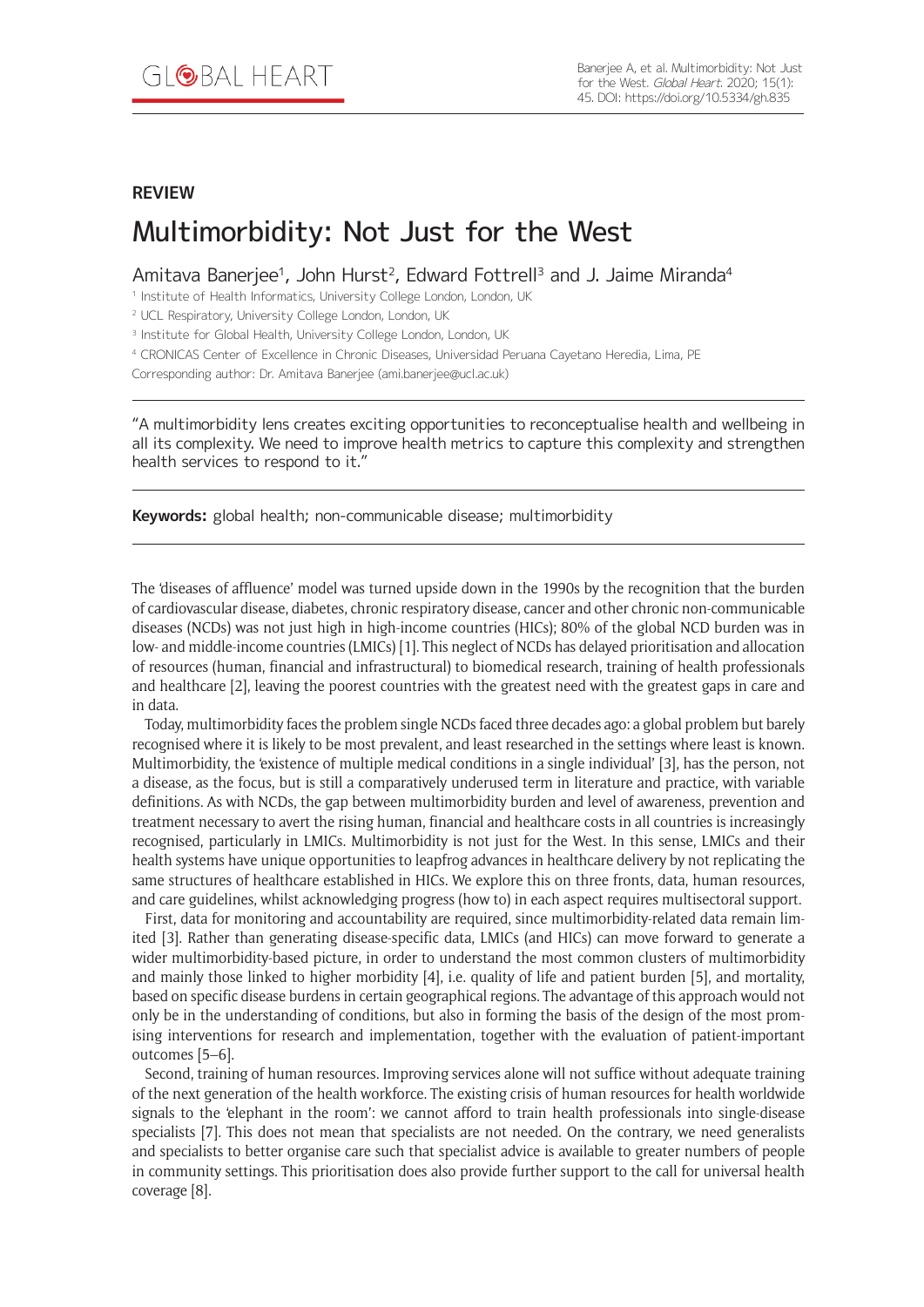Third, in terms of care, NICE has been at the forefront of producing guidelines for the management of multimorbidity [9]. The NICE multimorbidity guideline covers clinical assessment and management, and makes recommendations for research around organisation of care, holistic community assessment, polypharmacy and de-prescribing, and better prediction of life expectancy. This was developed in the UK context and to what degree this guidance is applicable, in part or in full, to LMICs remains to be explored and will vary by setting. So far, with few exceptions, most notably around HIV services [10], disease-centred and fragmented health services are more common in LMICs.

Whilst there may be many considerations beyond data, human resources and disease guidelines, LMICs should adapt sooner, faster and better to accommodate responses to multimorbidity rather than diseasespecific structures. This is consistent with strengthening primary health care and universal health coverage via its contribution to high-quality healthcare [8]. These changes would be timely as they address conditions across the range of physical and mental non-communicable and communicable diseases [3–4], particularly as evidence grows to show that multimorbidity increases mortality in coronavirus (COVID-19) infection [11].

Indeed, multimorbidity creates an opportunity to re-conceptualise health and the lived experience of health and multiple conditions in ways that are likely to differ substantially from clinical ideas and medicalised views of wellbeing. Disease-focused, medicalised concepts of health sometimes neglect the complex social, financial and labour burdens of living with multiple chronic health conditions. Disease-specific actions vary, ranging from physical rehabilitation to timely medication adherence to modifying behaviours in terms of diet and physical activity, and emphasis is often placed on self-management and self-monitoring. But the complexities of actions and concepts of individuality and self are incompatible with the home and community environment where living with and managing multimorbidity takes place. Measures of multimorbidity need to describe wellbeing in this social context and strategies of community engagement and mobilisation are needed to ready and empower, not just individuals, but whole communities for coping with multimorbidity. Models of community mobilisation have shown promise in relation to a number of health outcomes in LMICs, and are likely to be particularly effective when combined with strengthening of data systems, and supply-side provision of quality, integrated care.

Addressing multimorbidity will be a challenge, a major one but necessary and long overdue. As our populations survive longer with multiple disease burdens over their lifetimes, more humane, high-quality, and long-term interactions with health services are required. Multimorbidity is the litmus test for the future of health and the experience of health, healthcare, and above all, the wellbeing of everybody, not only patients and caregivers, but also providers. There have been multiple attempts to better bridge the gap between simple intervention trials and the reality and complexity of implementation in real-world settings, e.g. the UK Medical Research Council complex intervention framework [12]. In health informatics, the prominence of continuously collected and utilised electronic health data in 'science', 'evidence' and 'care' is growing in the 'learning health system' model. The lens of multimorbidity may represent the best way of integrating various approaches across research, practice and implementation.

#### **Transparency Statement**

The corresponding author affirms that the manuscript is an honest, accurate, and transparent account of the study being reported; no important aspects of the study have been omitted.

#### **Acknowledgements**

AB has received funding from the BigData@Heart Consortium, under the Innovative Medicines Initiative-2 (116074, supported by the European Union's Horizon 2020 programme and EFPIA [Chairs: DE Grobbee, SD Anker]). JJM, JRH, EF are investigators in the project 'Multi-morbidity and infectious diseases: Strengthening links between the UK and Peru' supported by an Institutional Links grant, grant IDs 413495350 (UK) and 223-2018 (Peru), under the UK-Peru partnership. The grant is funded by the UK Department for Business, Energy and Industrial Strategy and FONDECYT via CIENCIACTIVA/CONCYTEC and delivered by the British Council and the Newton-Paulet Fund. For further information, please visit [www.newtonfund.ac.uk](http://www.newtonfund.ac.uk).

JJM acknowledges having received support from the Alliance for Health Policy and Systems Research (HQHSR1206660), the Bernard Lown Scholars in Cardiovascular Health Program at Harvard T.H. Chan School of Public Health (BLSCHP-1902), Bloomberg Philanthropies, FONDECYT via CIENCIACTIVA/CONCYTEC, British Council, British Embassy and the Newton-Paulet Fund (224-2018), DFID/MRC/Wellcome Global Health Trials (MR/M007405/1), Fogarty International Center (R21TW009982, D71TW010877), Grand Challenges Canada (0335-04), International Development Research Center Canada (IDRC 106887,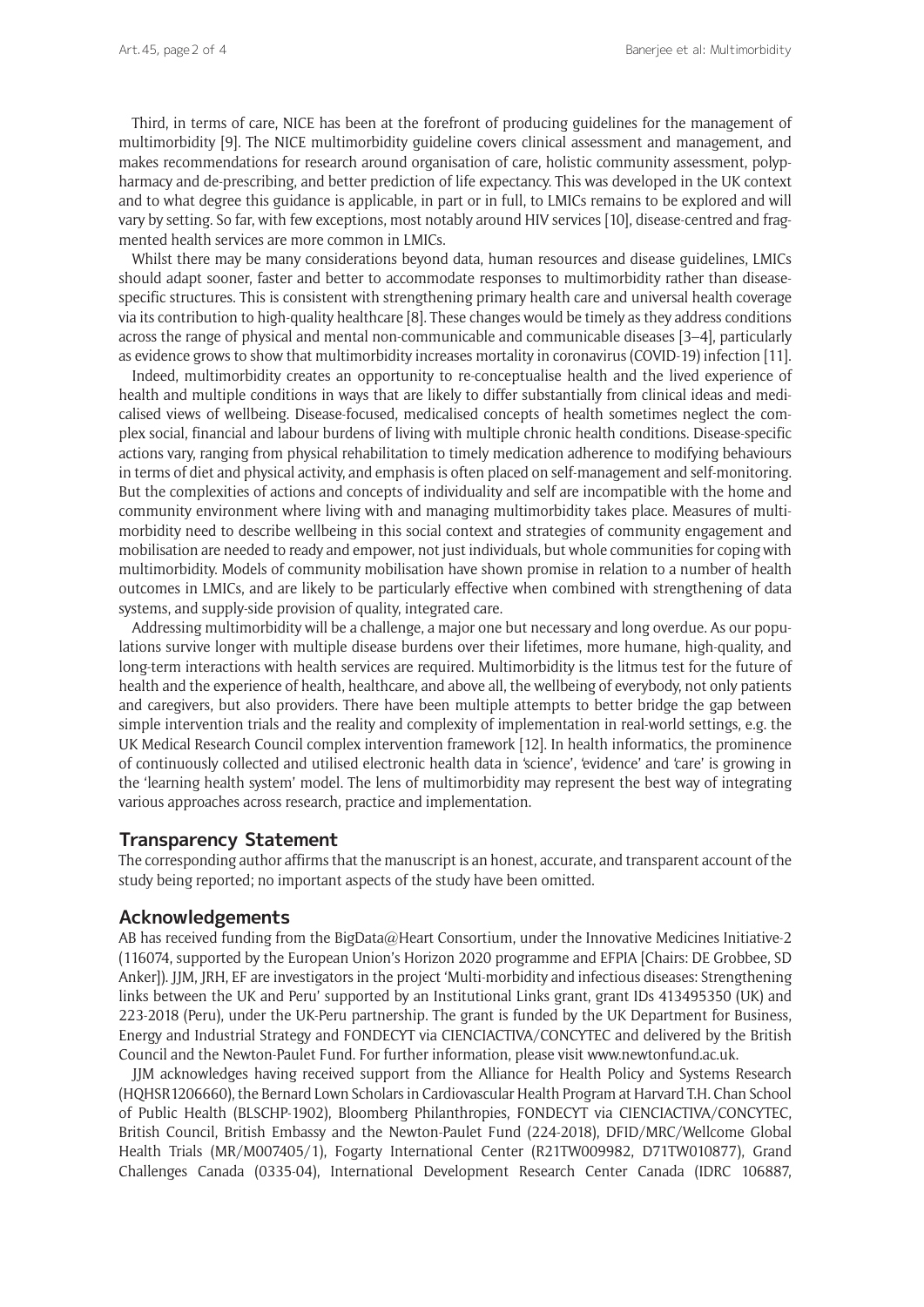108167), Inter-American Institute for Global Change Research (IAI CRN3036), Medical Research Council (MR/P008984/1, MR/P024408/1, MR/P02386X/1), National Cancer Institute (1P20CA217231), National Heart, Lung and Blood Institute (HHSN268200900033C, 5U01HL114180, 1UM1HL134590), National Institute of Mental Health (1U19MH098780), Swiss National Science Foundation (40P740-160366), Wellcome (074833/Z/04/Z, 093541/Z/10/Z, 107435/Z/15/Z, 103994/Z/14/Z, 205177/Z/16/Z, 214185/Z/18/Z) and the World Diabetes Foundation (WDF15-1224).

## **Competing Interests**

The authors have no competing interests to declare.

# **Author Contribution**

The manuscript was conceived jointly by all co-authors. The first draft was jointly prepared by AB and JJM. All authors contributed to revision of the manuscript and have accepted the final version.

## **References**

- 1. **Murray CJ, Lopez AD.** Mortality by cause for eight regions of the world: Global Burden of Disease Study. *Lancet*. 1997; 349: 1269–76. DOI: [https://doi.org/10.1016/S0140-6736\(96\)07493-4](https://doi.org/10.1016/S0140-6736(96)07493-4)
- 2. **Hurst JR, Dickhaus J, Maulik PK,** et al. Global Alliance for Chronic Disease researchers' statement on multimorbidity. *Lancet Glob Health*. 2018; 6: e1270–1. DOI: [https://doi.org/10.1016/S2214-](https://doi.org/10.1016/S2214-109X(18)30391-7) [109X\(18\)30391-7](https://doi.org/10.1016/S2214-109X(18)30391-7)
- 3. **Academy of Medical Sciences.** Multimorbidity: A priority for global health research. London: Academy of Medical Sciences, 2018. [https://acmedsci.ac.uk/policy/policy-projects/multimorbidity.](https://acmedsci.ac.uk/policy/policy-projects/multimorbidity)
- 4. **Whitty CJM, Watt FM.** Map clusters of diseases to tackle multimorbidity. *Nature*. 2020; 579(7800): 494–496. [https://www.nature.com/articles/d41586-020-00837-4.](https://www.nature.com/articles/d41586-020-00837-4) DOI: [https://doi.org/10.1038/](https://doi.org/10.1038/d41586-020-00837-4) [d41586-020-00837-4](https://doi.org/10.1038/d41586-020-00837-4)
- 5. **Montori VM, Gandhi GY, Guyatt GH.** Patient-important outcomes in diabetes--time for consensus. *Lancet*. 2007; 370: 1104–6. DOI: [https://doi.org/10.1016/S0140-6736\(07\)61489-5](https://doi.org/10.1016/S0140-6736(07)61489-5)
- 6. **Dobler CC, Harb N, Maguire CA, Armour CL, Coleman C, Murad MH.** Treatment burden should be included in clinical practice guidelines. *BMJ*. 2018; 363: k4065. DOI: [https://doi.org/10.1136/bmj.](https://doi.org/10.1136/bmj.k4065) [k4065](https://doi.org/10.1136/bmj.k4065)
- 7. **World Health Organization.** Global strategy on human resources for health: workforce 2030. Geneva: World Health Organization; 2016. [https://apps.who.int/iris/bitstr](https://apps.who.int/iris/bitstream/10665/250368/1/9789241511131-eng.pdf?ua=1) [eam/10665/250368/1/9789241511131-eng.pdf?ua=1](https://apps.who.int/iris/bitstream/10665/250368/1/9789241511131-eng.pdf?ua=1).
- 8. Accelerating progress towards Universal Health Coverage. UHC2030. [https://www.uhc2030.org/](https://www.uhc2030.org/ )  (Accessed 19 October 2019).
- 9. **National Institute for Health and Care Excellence (NICE).** Multimorbidity: clinical assessment and management. NICE guideline [NG56]. NICE. <https://www.nice.org.uk/guidance/ng56> (accessed 15 September 2017).
- 10. **Mounier-Jack S, Mayhew SH, Mays N.** Integrated care: learning between high-income, and lowand middle-income country health systems. *Health Policy Plan*. 2017; 32: iv6–12. DOI: [https://doi.](https://doi.org/10.1093/heapol/czx039) [org/10.1093/heapol/czx039](https://doi.org/10.1093/heapol/czx039)
- 11. **Guan WJ, Liang WH, Zhao Y, Liang HR, Chen ZS, Li YM, Liu XQ, Chen RC, Tang CL, Wang T, Ou CQ, Li L, Chen PY, Sang L, Wang W, Li JF, Li CC, Ou LM, Cheng B, Xiong S, Ni ZY, Xiang J, Hu Y, Liu L, Shan H, Lei CL, Peng YX, Wei L, Liu Y, Hu YH, Peng P, Wang JM, Liu JY, Chen Z, Li G, Zheng ZJ, Qiu SQ, Luo J, Ye CJ, Zhu SY, Cheng LL, Ye F, Li SY, Zheng JP, Zhang NF, Zhong NS, He JX, China Medical Treatment Expert Group for Covid-19.** Comorbidity and its impact on 1590 patients with Covid-19 in China: A Nationwide Analysis. *European Respiratory Journal*. 2020. DOI: [https://doi.](https://doi.org/10.1183/13993003.00547-2020) [org/10.1183/13993003.00547-2020](https://doi.org/10.1183/13993003.00547-2020)
- 12. **Moore GF, Audrey S, Barker M,** et al. Process evaluation of complex interventions: Medical Research Council guidance. *BMJ*. 2015; 350: h1258. DOI:<https://doi.org/10.1136/bmj.h1258>